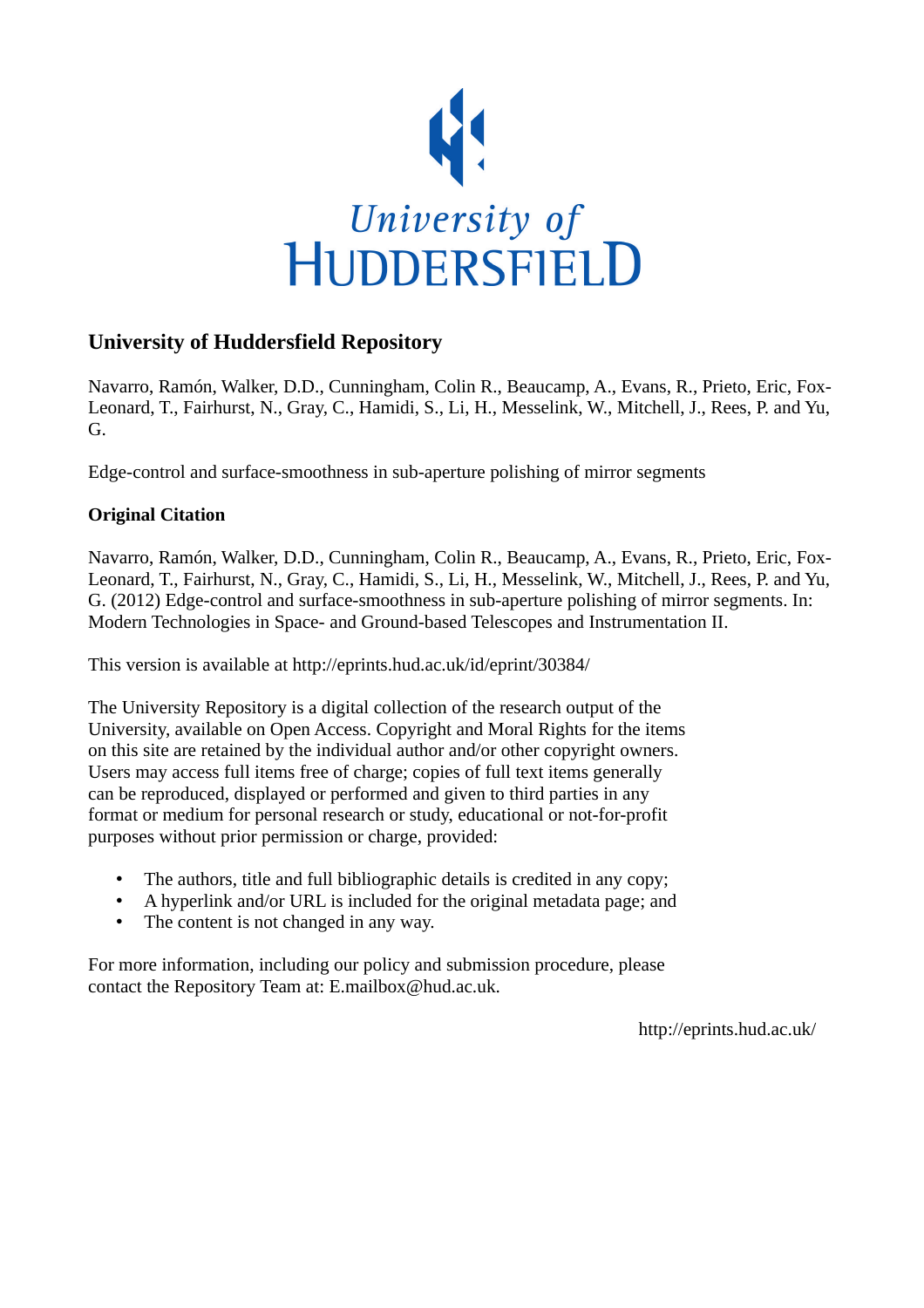# **Edge-control and surface-smoothness in sub-aperture polishing of mirror segments**

D. Walker<sup>\* a,b,c</sup>, A. Beaucamp<sup>c,e</sup>, R. Evans<sup>a</sup>, T. Fox-Leonard<sup>a</sup>, N. Fairhurst<sup>a</sup>, C. Gray<sup>a</sup>, S. Hamidi<sup>a</sup>, H. Li<sup>b,d</sup>, W. Messelink<sup>b,c</sup>, J. Mitchell<sup>*a*</sup>, P. Rees<sup>a</sup>, G. Yu<sup>a</sup>

a OpTIC, Glyndŵr University, Fford William Morgan, St Asaph Business Park, N. Wales, LL17 0JD, UK;  $<sup>b</sup>$  Dpt Physics and Astronomy, University College London, Gower St, London WC1E</sup> 6BT, UK; <sup>c</sup> Zeeko Ltd, 4 Vulcan Court, Vulcan Way, Coalville, LE67 3FW, UK; <sup>d</sup> Research Center for Space Optical Engineering, Harbin Institute of Technology, Harbin, 150001, China; <sup>e</sup> Dept. of Mechanical Engineering, Chubu University, 1200 Matsumoto-cho, Kasugai, Aichi 487- 8501, Japan

#### **ABSTRACT**

This paper addresses two challenges in establishing a new process chain for polishing hexagonal segments for extremely large telescopes:- i) control of edge and corner profiles in small-tool polishing of hexagons, and ii) achieving the required smoothness of the bulk aspheric form. We briefly describe the performance of a CNC-grinding process used to create the off-axis asphere, which established the input-quality for subsequent processing. We then summarize processes for smoothing ground mid-spatials and pre- and corrective polishing using Zeeko CNC machines. The impact of two cases is considered; i) all processing stages are performed after the segment is cut hexagonal, and ii) final rectification of a hexagon after cutting from an aspherised roundel, as an alternative to ionfiguring. We then report on experimental results on witness samples demonstrating edges and corners close to the E-ELT segment specification, and results on a full-aperture spherical segment showing excellent surface smoothness.

**Keywords:** ELT, E-ELT, segment, edge, mid-spatial, polish, Precessions

#### 1. INTRODUCTION

This paper describes work developing a new methodology for manufacturing mirror segments for extremely large telescopes, especially the European Extremely Large telescope (E-ELT). The original design deployed 984 x 1.4m across-corners segments, with a total requirement of 1,148 segments including one complement of spares (based on 6 fold symmetry) [1, 2]. In June 2011, ESO de-scoped the telescope to 39.3m aperture on cost-grounds. The corresponding segment numbers are now 798 in the telescope and 931 with the required spares.

The state-of-the-art in segment fabrication is established by current 10m-class optical/IR telescopes. The primary mirrors of Keck 1&2 [3], and Grantecan [4] each have 36 off-axis aspheric segments, these being of 1.8m and 1.87m across corners respectively. E-ELT clearly represents a step-change in mass-production of segments, emphasized by the change in off-axis aspheric form from the centre of the primary pupil to the edge. It is true that SALT has an intermediate number of segments  $-91 \times 1019$  mm [5], but these are all of the same spherical form and so considerably easier to mass-produce.

The key technical challenges in terms of manufacturing processes (as distinct from metrology) are i) control of edge mis-figure, ii) achieving smooth surfaces, and iii) process-speed. The Keck project addressed these through their

> Modern Technologies in Space- and Ground-based Telescopes and Instrumentation II, edited by Ramón Navarro, Colin R. Cunningham, Eric Prieto, Proc. of SPIE Vol. 8450, 84502A © 2012 SPIE · CCC code: 0277-786X/12/\$18 · doi: 10.1117/12.926183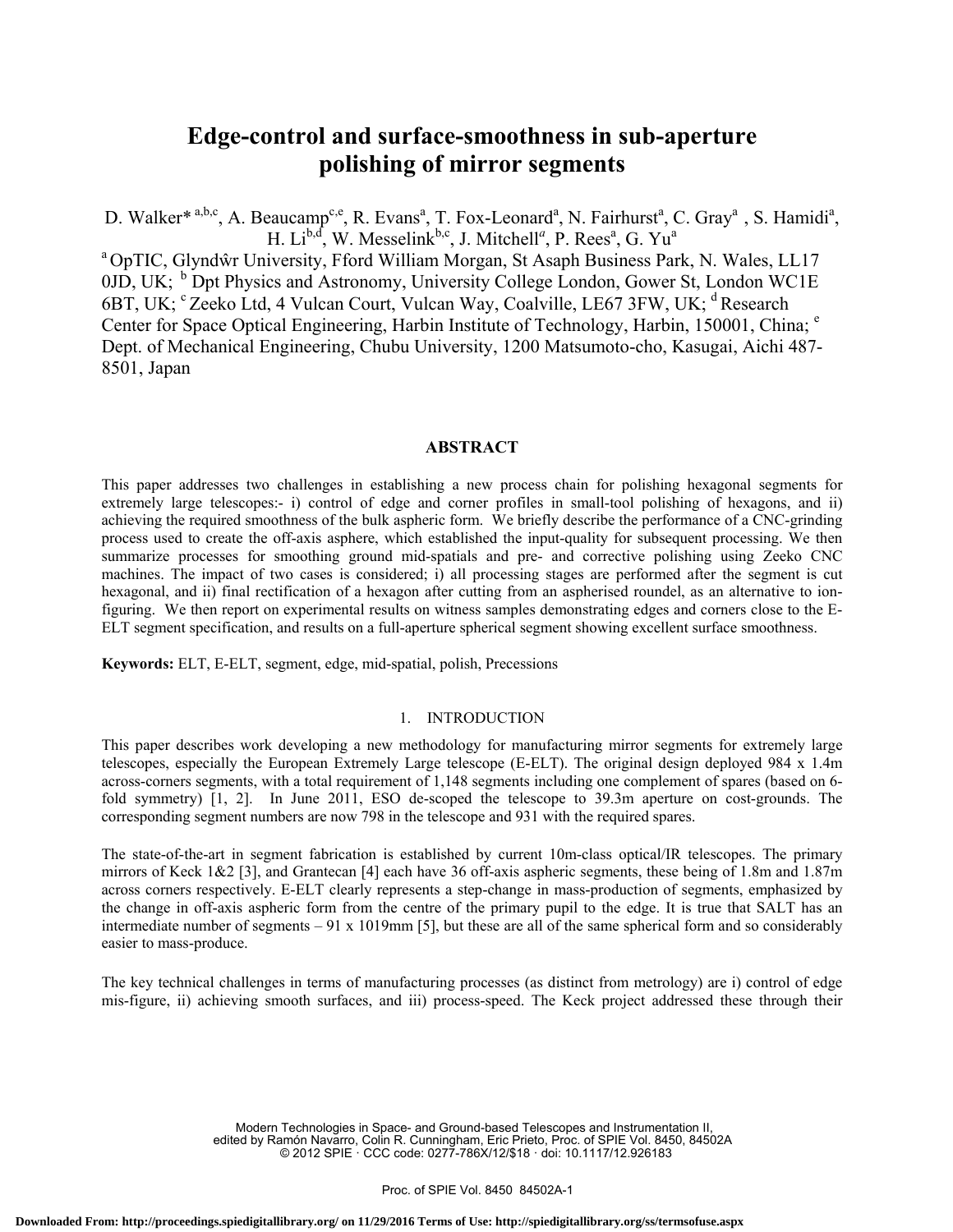pioneering work applying "bend and polish" techniques to off-axis aspheric segments. Each segment started optical fabrication in its circular shape (a 'roundal'), was mechanically distorted to the inverse off-axis asphere, and then polished spherical. The applied forces were then relaxed to create the desired aspheric form. The segment was then cut hexagonal, which introduced distortions to the form [6], and these were rectified by ion-figuring.

We identify a number of issues, should this generic type of approach be applied to segment mass-production. Stressing the blank requires manual interventions to attach and detach the stressing fixtures, which introduces handling risk and does not lend itself easily to automation. There is a danger that a stressing fixture, attached with a reversible cement, may accidentally become detached during polishing. Cutting hexagonal also introduces risk at a stage when the blank has significant added value by virtue of the prior process-steps. In regard to ion-figuring, this requires additional handling and installation in a vacuum chamber, with attendant pump-down times. In the context of the original CELT project (precursor to TMT – the Thirty Meter Telescope), D.W Kim and S.W. Kim reported [7] that ion figuring exhibits 'extremely low removal rates'. They described a study showing that 6 ion figuring chambers would take about 8 years to complete the 1080 x 0.5m diameter segments for the then-proposed CELT telescope [8]. E. Williams et.al commented [9] that, 'whilst one ion-beam 'hit' was sufficient for the Keck segments, two or three would be expected for the TMT segments [9].

With these points in view, we report on development of a new process-chain based on bespoke developments of the Zeeko *Precessions* process [10], through a series of experiments using witness parts. In this chain, all the processes on the optical surface are conducted with the blank pre-machined to final external dimensions, and where ion figuring is not required. We also comment on an intermediate process-chain where a roundel is aspherised using computer controlled polishing, cut hexagonal, and finished by computer controlled polishing.

#### 2. THE E-ELT PROTOTYPE SEGMENT SPECIFICATION

ESO's specification [2] for the prototype segments, defines the 'useful area' as the global surface of the segment excluding an edge-zone 10mm wide (requirement), or 6mm wide (goal) – as per Fig.1. The maximum edge-misfigure in the edge-zone is specified to be <400nm PV wavefront, and the average of the six edges <100nm PV wavefront. Surface values are of course half these. This specification introduced two ambiguities which we have resolved as follows:-

- PV is very sensitive to any noise or anomalous pixels in the interferometer data. We have adopted the PVq (95%) metric, which is more representative of the stray-light and infrared emissivity which the segments are to deliver.
- The datum with respect to which the edge-misfigure is to be measured is ambiguous. This has been resolved through the following procedure that we have systematically adopted for measurement:-
	- 1. The part is measured over its full aperture using a simultaneous-phase phase-shift interferometer.
	- 2. A 0.5mm wide margin around the edge is removed from the data, to represent an allowance for final beveling after all other processes are complete.
	- 3. Tip/tilt, de-focus and astigmatism are removed from the resulting data-set.
	- 4. The Useful Area is defined as the surface excluding the 10mm wide edge-zone.
	- 5. The Useful Area is cut out of the data-set and analysed to provide a measure of RMS.
	- 6. The remaining 10mm wide hexagonal ring is divided into six individual trapezoidal segments, each of which is analysed separately to provide the PVq (95%) edge misfigure numbers.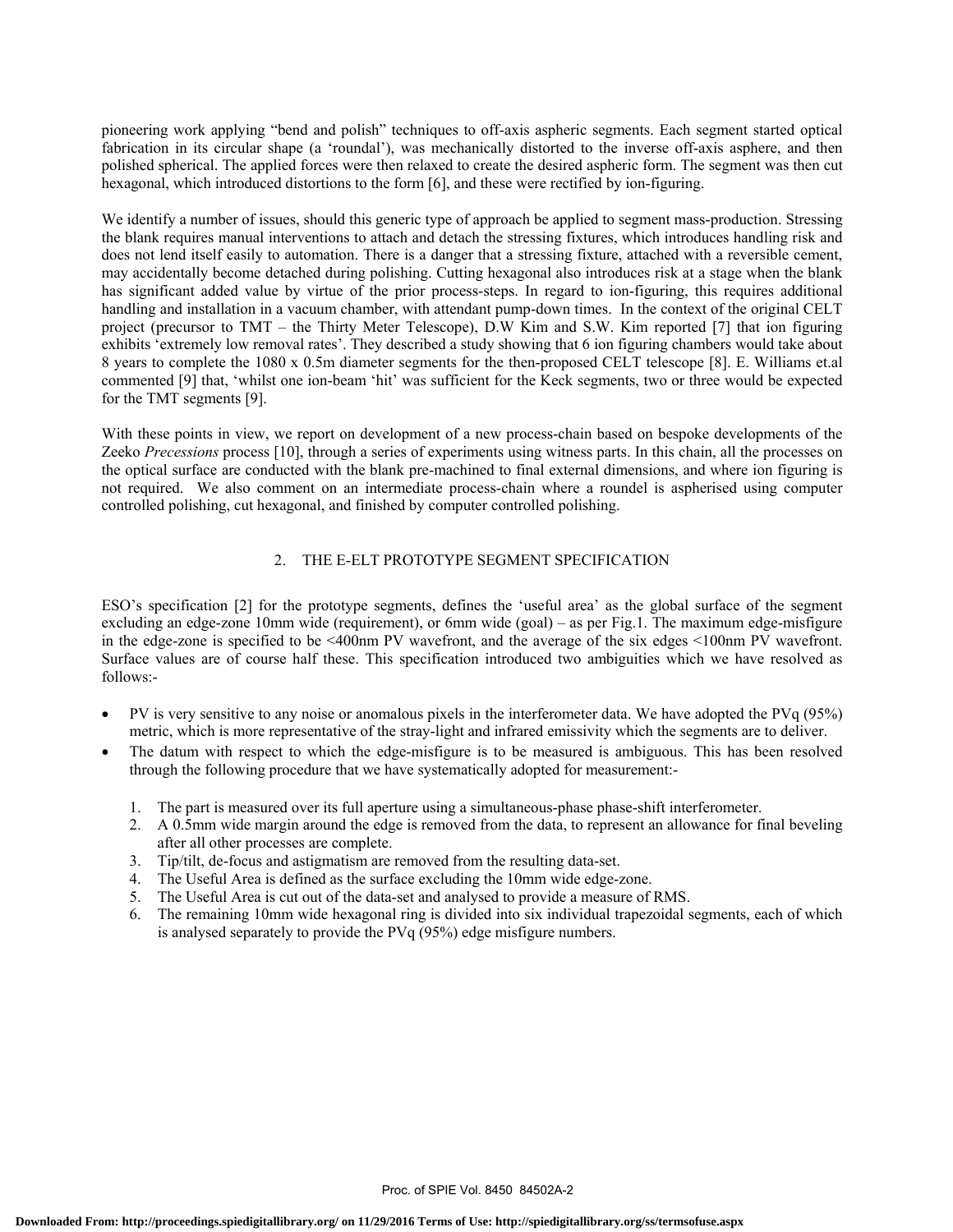

Figure 1. Procedure for analyzing segment interferometric data for edge misfigure RMS of useful area.

In terms of surface-smoothness in the Useful Area, ESO has specified [2] a set of allowable Zernike terms that may be removed from the data. The maximum permitted residuals after removing these allowances are 30nm RMS wavefront for any segment, and 15nm wavefront for the average over the total set of prototype segments.

#### 3. OVERVIEW OF THE NEW MANUFACTURING APPROACH

The objective has been to develop a manufacturing process-chain which lends itself to scale-up for mass-production. This implies the minimum manual interventions, and the maximum scope for automation.

We separate this new manufacturing approach into different process-steps, described below:-

- 1. The starting point. This is a hexagonal blank finished to its final hexagonal external dimensions by the blank manufacturer, and with a small allowance on overall thickness to accommodate subsequent processing of the optical surface.
- 2. Production of the off-axis aspheric form. This is produced by ultra-precision hard-grinding using the Cranfield University  $BoX^{TM}$  grinding machine. Its design was optimized for low-slope optics, having the minimum number of degrees of freedom in order to maximize dynamic stiffness. The grinding leaves clean edges with no measurable misfigure. Grinding an off-axis aspheric full-size segment, the form-error is <1 μm RMS and 6 μm p-v form-error (measured by coordinate measuring machine, with the segment still mounted on its precision diamond-turned, hard grinding fixture) [11, 12]. Sub-surface damage is  $\sim$  6 µm on Zerdor; a little more on ULE [13]. The ground surface exhibits a mid spatial frequency component which need to be removed in subsequent processes.
- 3. Half of the 1mm wide specified bevel is applied. This gives a contingency for any highly-localised edge-roll which is produced further down the process-chain.
- 4. Grolishing (optional). This comprises a family of processes [14] between grinding and polishing that operate on the Zeeko machines. Of particular relevance is the development of a brass button which may conveniently be mounted on a bonnet. This is used with C9 aluminium oxide abrasive, and rastered across the part. It provides fast smoothing of the BoX-ground surface, and has proved effective in removing the BoX mid spatial content prior to pre-polishing. The issue of tool-misfit over the asphere has been examined in detail [15] and the tool-size is chosen to avoid introducing new mid-spatials. The concern in applying this process on a Zeeko machine dedicated to segment polishing is contamination of the polishing slurry used for subsequent processes with C9 abrasive.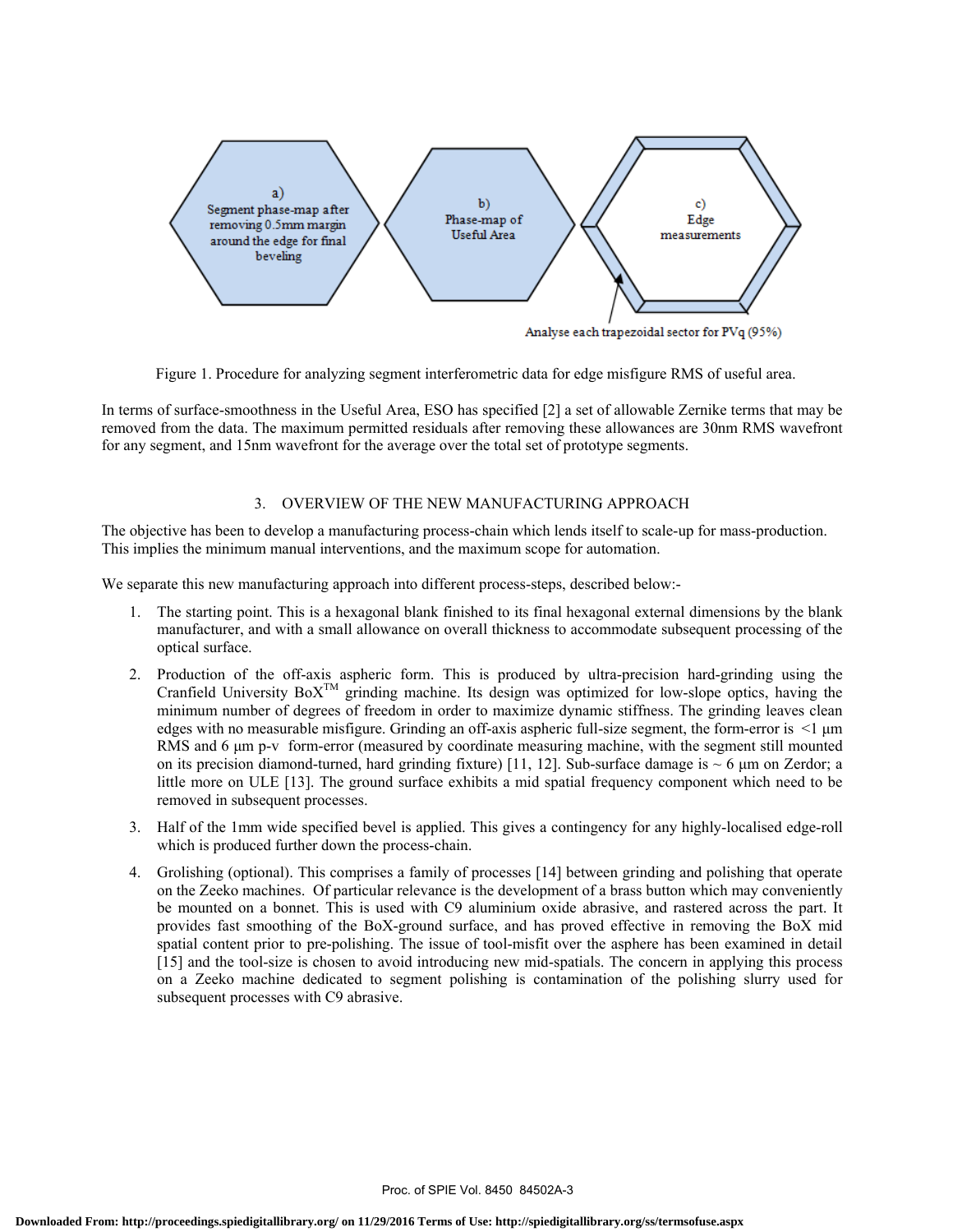- 5. Pre-polishing. The purpose is to remove surface and sub-surface damage, leaving a surface amenable to fullaperture interferometric measurement. This process is performed using bonnet raster-polishing on a Zeeko CNC polishing machine, deploying the largest bonnet available to give the highest removal-rate. However, this method has proved unable to remove the  $Box^{TM}$  mid spatial frequency errors in a useful time, because the natural ability of the compressible bonnet to accommodate the change in surface-curvature over an asphere, also makes it adapt to BoX-induced mid spatial frequencies.
- 6. Pitch-polishing. A small pitch button used on the Zeeko machine has proved capable of removing mid spatial frequency errors from the BoXTM, although it is significantly slower than the C9 process. It is also effective in removing residuals left from bonnet polishing (effectively a Gaussian process). Pitch button polishing also plays a role in final edge control as described later in this paper. As with grolishing, the tool-size is selected according to the constraints of aspheric misfit.
- 7. Corrective polishing. This proceeds through a succession of bonnets and spot sizes, following the general principles of Nyquist sampling i.e. commence with a large spot, and then its residuals can be attacked with a spot delivering twice the spatial frequency. Following full-aperture interferoemtry, the corrective loop can be closed using a simple feed-rate algorithm (Zeeko's *Tool Path Generator*, TPG), or numerical optimization (Zeeko's '*Precessions*') as appropriate.
- 8. The final 0.5mm of bevel is applied giving the 1mm total as specified by ESO.

#### 4. EXPERIMENTAL RESULTS ON EDGE-CONTROL

#### 4.1 Edge processes with hard tools and bonnets

We consider small hard tools that may be for grolishing or pitch polishing as above, and which are rotated about their axes for maximum removal rate.

A hard tool traversing the part in a pre-determined tool-path (e.g. a raster) would remove a uniform layer were the tool-path arranged so that the tool leaves the part completely. In reality the tool needs some tip/tilt compliance so that it makes intimate contact with the part's surface. Should the centre of the tool leave the edge of the part at the ends of the tool-path, the tool will rock about the edge of the part. This limits the practical tool-overhang for stable operation. For this reason, the removal-process is inevitably incomplete near the edge of the part, which tends to turn the edgezone *up*. The corners of a hexagon add further complexity, as the tool-overhang is different from corner to edge, and corners are systematically raised compared with edges.

Another factor arises in that the area of the tool in contact with the edge decreases as the tool overhangs. For a given tool-mass or constant applied force, the pressure exerted by the tool increases with overhang. This tends to roll the edge-zone *down*. Furthermore, as the speed-vector of the rotating and partly overhanging tool attacks (rather than trails) the edge, it can create a zone of increased local pressure in the polishing slurry, which can roll the extreme tip of the edge *down*.

In the case of compliant bonnets where the polishing spot overhangs the edge, the bonnet material can 'mould itself' around the edge, giving an additional mechanism for turning edges *down.* However, a bonnet gives additional flexibility compared with hard tools, as raising and lowering the bonnet with respect to the part, enables the spot-size to be actively changed between specified maximum and minimum values along the tool-path.

The opposing mechanisms outlined above are amenable to optimization with regard to edge-control, and results obtained on witness parts are presented below.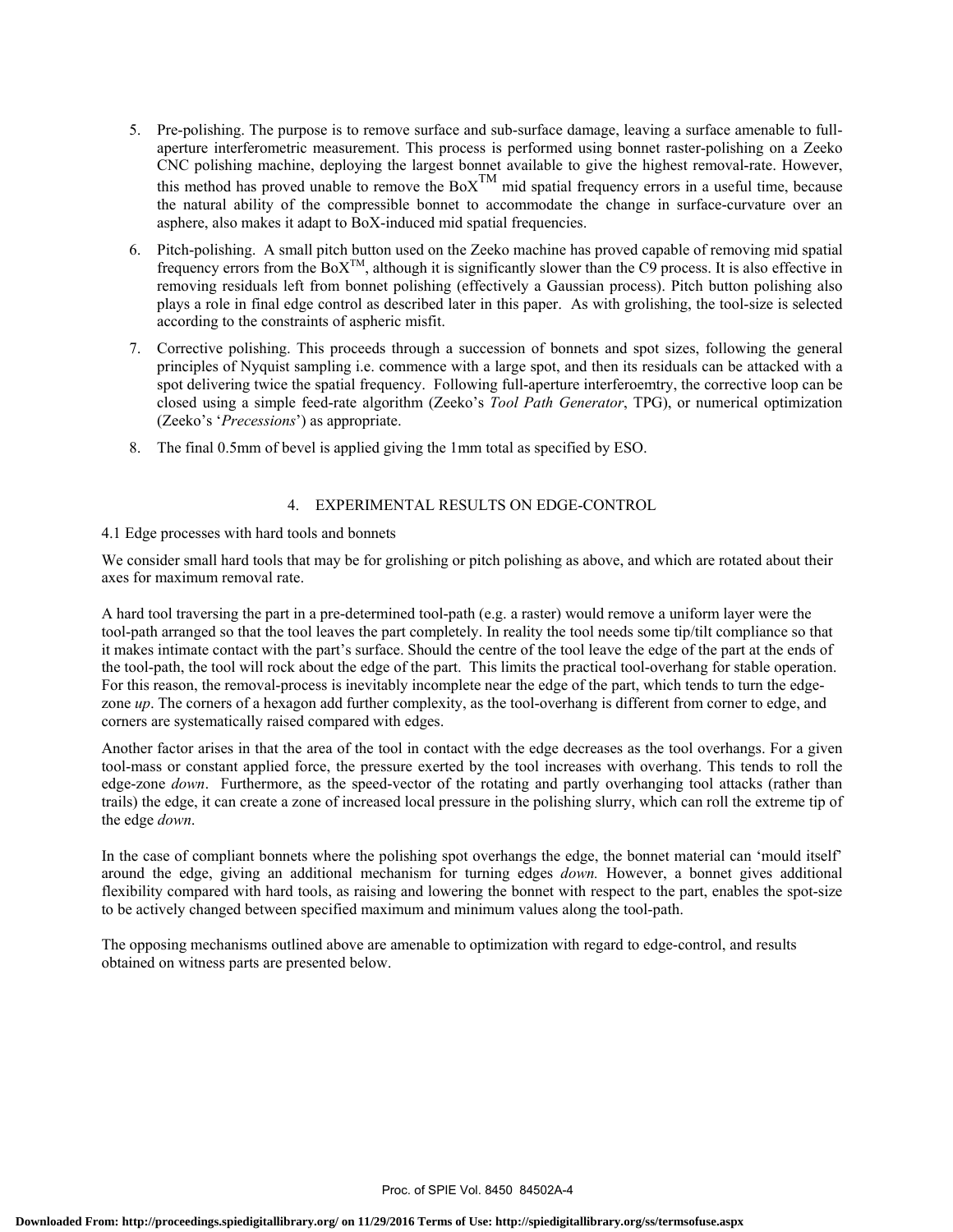#### 4.2 Edge process results with grolishing tools

The results presented in Figure 1 are for a 50mm brass-button grolishing tool on a Zeeko machine, operating with C9 aluminium oxide abrasive slurry. In the four sets, the edge-overhang at the ends of the tool-path were 9, 12, 13 and 14mm, respectively. Each set of three plots corresponds to three directions across the centre of a hexagon, at 120°. Upper sets of three are across flats, and lower sets across-corners.

It will be seen that by changing the overhang, the residuals can be 'tuned' from turned-down to turned-up. The 12mm to edge distance gives the optimum overhang in this configuration.



Figure 2. Edge and corner profiles with different tool-overhangs in grolishing. Upper sets of three: edge-to-edge, Lower sets: corner-to-corner.

#### 4.3 Edge process results with bonnet polishing

In bonnet polishing, once the leading edge of the full-size spot encounters the edge of the part, the spot-size is reduced by optimizing the trajectory by which the bonnet is raised off the part. The spot's leading edge can then remain registered with the edge of the part, avoiding any overhang. This is shown schematically in Fig. 3, where a raster toolpath progresses towards the edge (dashed). The raster performs its turn-around in air (not shown).



Figure 3. The use of tool-lift to reduce spot-size in the vicinity of an edge

A series of test-runs have been performed on 200mm across-corners hexagonal Zerodur parts, and 300mm and 400mm borosilicate glass part. All were prepared to R=3m concave by machining, then abrasive-lapping on a cast iron tool. The process chain is described below and has proved to be reproducible over numerous witness parts. A total removal of 15 microns p-v was targeted through the pre- and corrective-polishing phases, to give sufficient stock to guarantee that all the surface and sub-surface damage from BoX grinding is removed.

The parts were then bonnet pre-polished on an IRP1200 Zeeko machine. Early work deployed a 160mm radius-ofcurvature ('R160') bonnet, precessed at 15 degrees, and with Z-offset (bonnet compression) to deliver a 45mm full spot-size. This was upgraded to an R200 tool, delivering spot size of 200mm, and increased volumetric removal rates.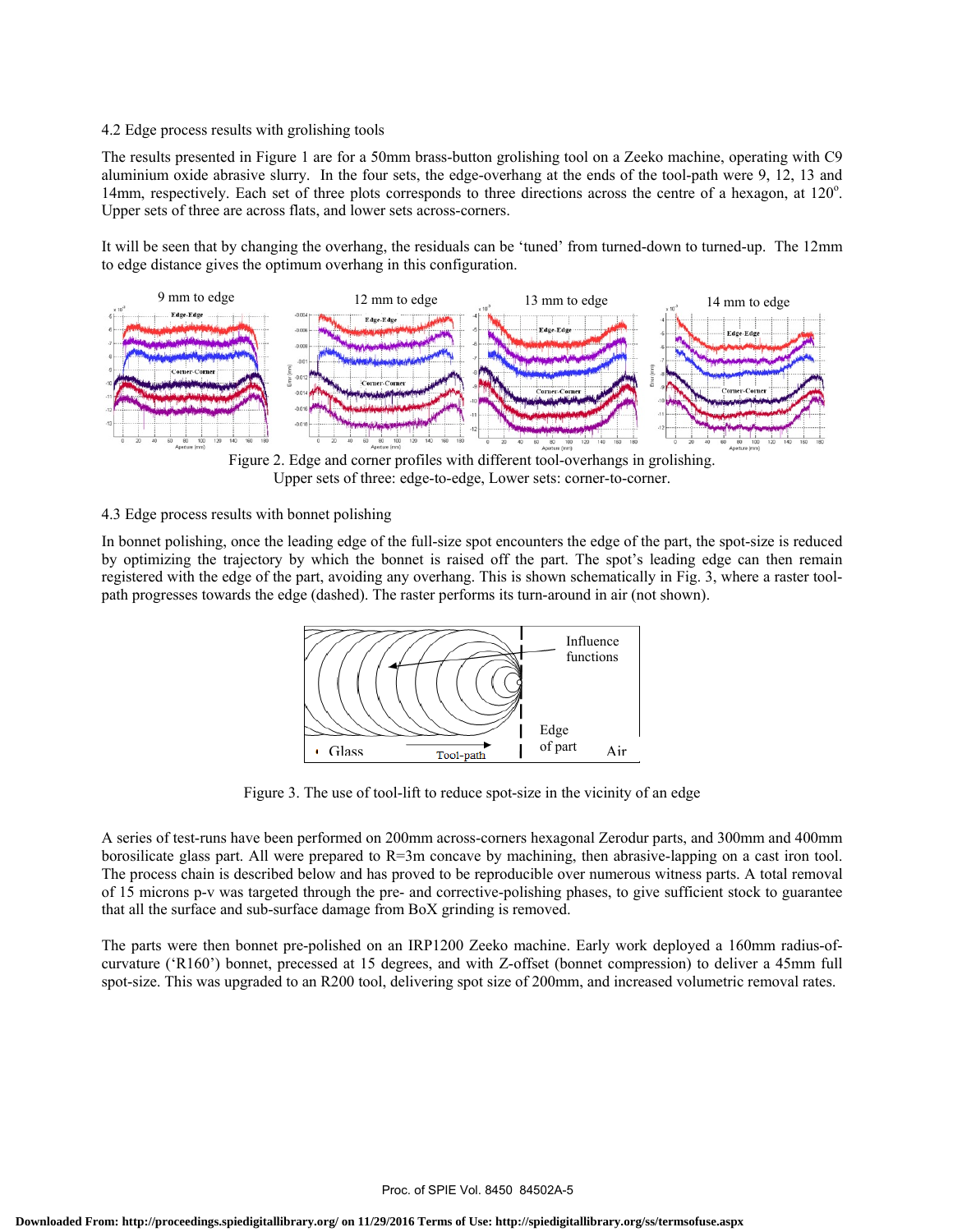Measurements were conducted using an extended-range Form Talysurf stylus profilometer, and using a 4D Technologies 6000 simultaneous phase interferometer. In the latter case, extreme care was required to avoid rolled edges being missed because the fringes were too tightly-packed to be resolved. This effect can give an optimistic impression of edge-quality. With this in view, data were also acquired with small isosceles triangular masks attached to the surface, positioned with the points precisely on the edges of the optical area of the part (i.e. the start of the bevel).

The tool-path and tool-lift parameters were designed to leave a broad edge-zone, nowhere dipping below the extrapolated bulk form, and everywhere measurable using full-aperture interferometry with lateral sampling approximating to that for a full-size segment. The process has proved very flexible in controlling the maximum surface-slope in the edge-zone for pre-polishing in this way.

The parts were then subject to corrective polishing using an R80 bonnet and 20mm spot size, in order control both the form and the detailed profile of the edge feature. The surface of the part was then treated with a small rotating pitch tool on the Zeeko machine. The tool was designed according to the aspheric misfit principles in [16]. It was then experimentally qualified on a witness part with a cylindrical term representative of the dominant aspheric term in the segment. This ensured that aspheric mis-fit on a segment would not introduce new mid spatial frequency features.

The interferometer data has been analysed according to the protocol described in Section 2, and the numbers quoted for the individual edges represent PVq (95%) after allowing for the final 0.5mm of edge-bevelling.

Figure 4 shows final results on a 200mm across-corners Zerodur part. In this case, the part was too small to show distinctly the separate bulk and edge-zone areas after pre-polishing. In contrast, Figure 5 shows a 400mm part after the pre-polish phase, clearly demonstrating uniform removal over the bulk, and the controlled raising of the edge-zone. Figure 6 shows this same 400mm part after corrective polishing and pitch polishing on the Zeeko machine.



Figure 4. 200mm part after pre- and corrective polishing and pitch process. Edge numbers are PVq (95%).



Figure 5. 400mm part after hand-smoothing followed by Zeeko pre-polishing.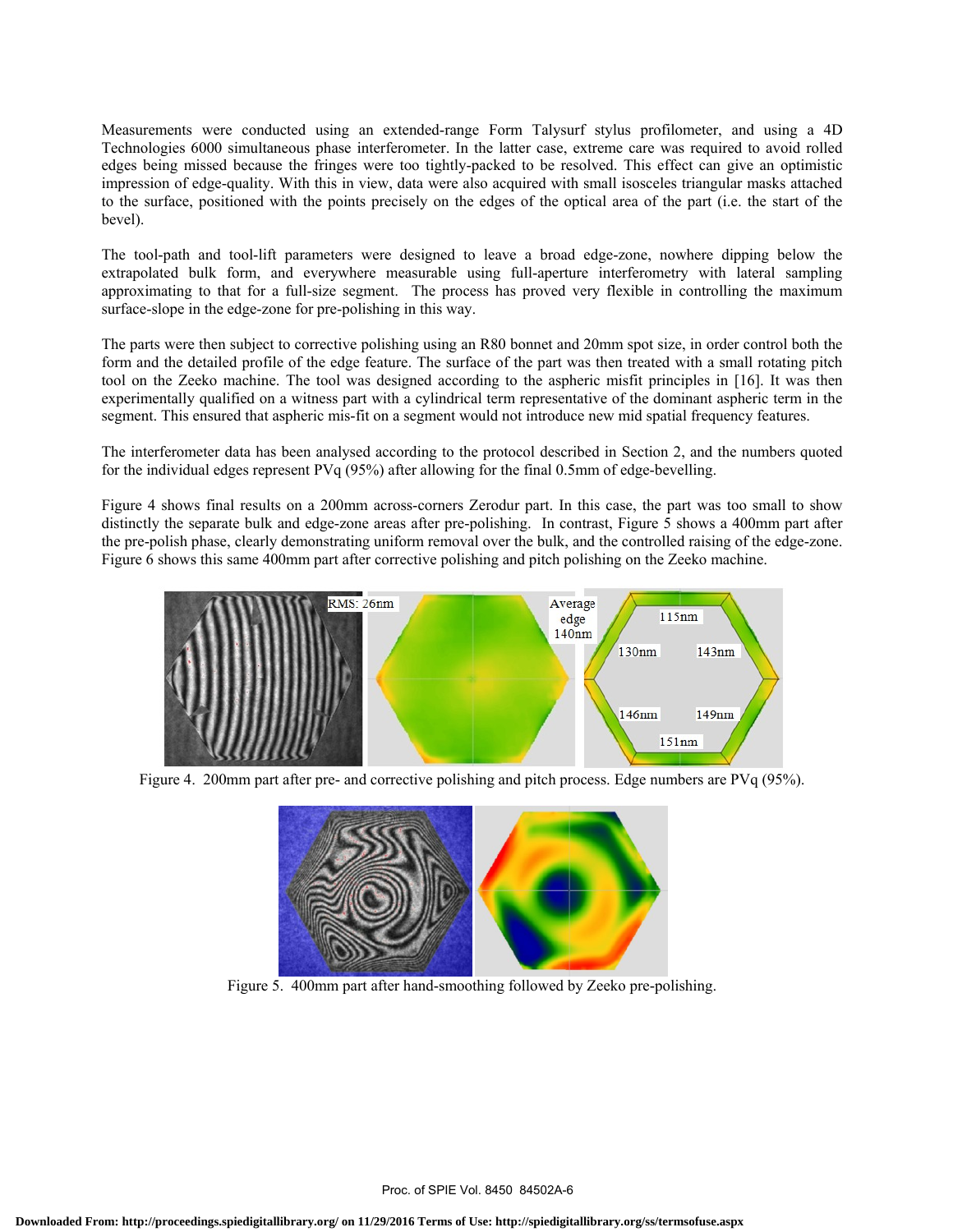

Figure 6. 400mm part after pre- and corrective-polishing and pitch process. Edge numbers are PVq (95%).

#### 5. SURFACE SMOOTHNESS

The above results have demonstrated that the combination of bonnet and pitch polishing deployed on the Zeeko IRP1200 machine at OpTIC can control surface smoothness as well as edge-profiles. This methodology has been deployed at OpTIC to manufacture a 1.45m across-corners Zerodur concave spherical mirror, using the new Zeeko IRP1600 machine. The part is of 84m radius of curvature, matching the base-radius of the prototype segments. The Zeeko machine is located directly under a Test Tower for full-aperture measurement (Figure 7). This has both advantages and disadvantages, summarized below, although the final tradeoff between on and off machine testing is yet to be conducted.

- Handling of segments and danger of accidental damage is minimized, as segments can be tested in-situ on the Zeeko machine's turntable ('C axis').
- More rapid testing turnaround times, with the minimum need for realignment of the test
- Some heat-injection from the polishing machine into the Test Tower, requiring thermal management
- In production, a single test tower could potentially service multiple machines



Figure 7. Zeeko IRP1600 machine under Test Tower at OpTIC.

The final results for the clear-aperture of the 1.45m across-corners, R=84m spherical part are shown in Figure 8 and Table 1, demonstrating surface-smoothness. The radial features are artefacts from diffraction in the test configuration.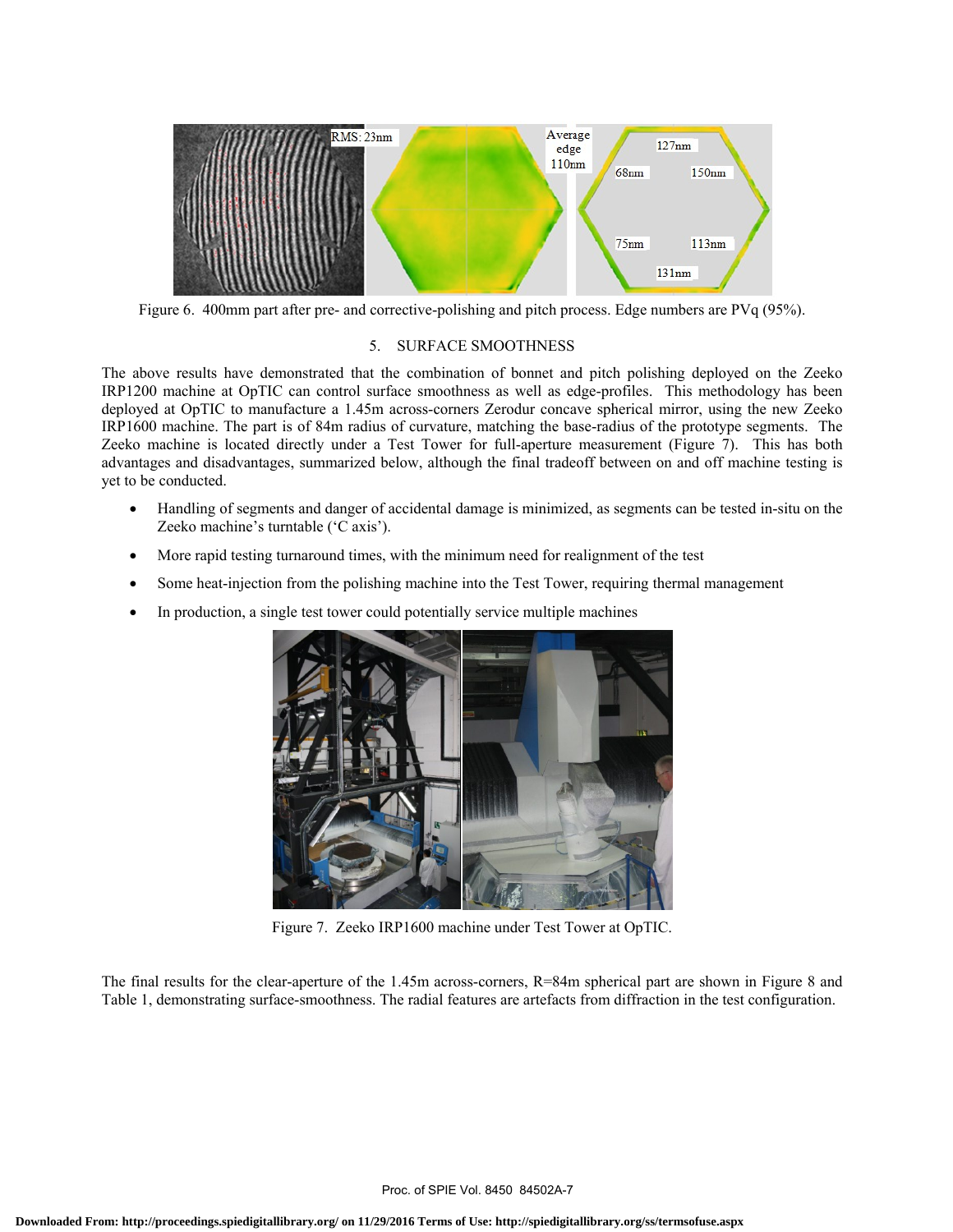

 Figure 8. a) Interferogram b) Phase map c) spatial scales <250mm d) spatial scales < 100nm Table 1. Results for 1.45m across-corners spherical mirror.

|                                         | RMS error            |
|-----------------------------------------|----------------------|
| Overall surface, useful area            | $16.8$ nm $+/- 2$ nm |
| Surface error for spatial scales <250nm | 5.5nm                |
| Surface error for spatial scales <100nm | 4.2 <sub>nm</sub>    |

#### 6. CONCLUSION

For the first time, we have demonstrated a method for segment fabrication that allows all process-steps on the optical surface to be conducted with the blank in its final hexagonal shape, and after all machining operations have been completed. The single caveat is that only half of the specified 1.0mm bevel is applied after grinding the off-axis asphere and before polishing. The final 0.5mm of bevel is applied after all other process-steps have been completed to specification, providing a contingency for any roll of the extreme edge in polishing.

The process chain uses a combination of ultra-precision aspheric grinding on the Cranfield Bo $X^{TM}$  grinder, with bonnet and pitch polishing on the Zeeko machine. We have also introduced the option of C9 grolishing, to speed the removal of mid-spatial frequency features originating in the grinding process, and pointed out the potential contamination issue.

We have reviewed the ESO specification for the prototype segments, and demonstrated control of edges on 400mm witness hexagons that is extremely close to, but not quite meeting, our interpretation of the specification. We have also described results polishing a 1.45m hexagonal spherical part with R=84m using the bonnet/pitch process, and demonstrated excellent control of the mid spatial frequency content.

In the next phase of the work, we are developing a fine edge-rectification method that will be constrained to the edgezone of the segment. In parallel, we are developing R400-class bonnets, which will be inserted before the R200 process, speeding the pre-polish phase. Meanwhile, prototype aspheric segment fabrication is in progress and will be separately reported.

#### **REFERENCES**

[1] R. Gilmozzi, J. Spyromilio, "The European Extremely Large Telescope (E-ELT)", The Messenger, Vol. 127 (2007)

[2] E. Swat, "ESO prototype segment specification", E-SPE-ESO-300-0150 Issue 4, 1-33 (2009)